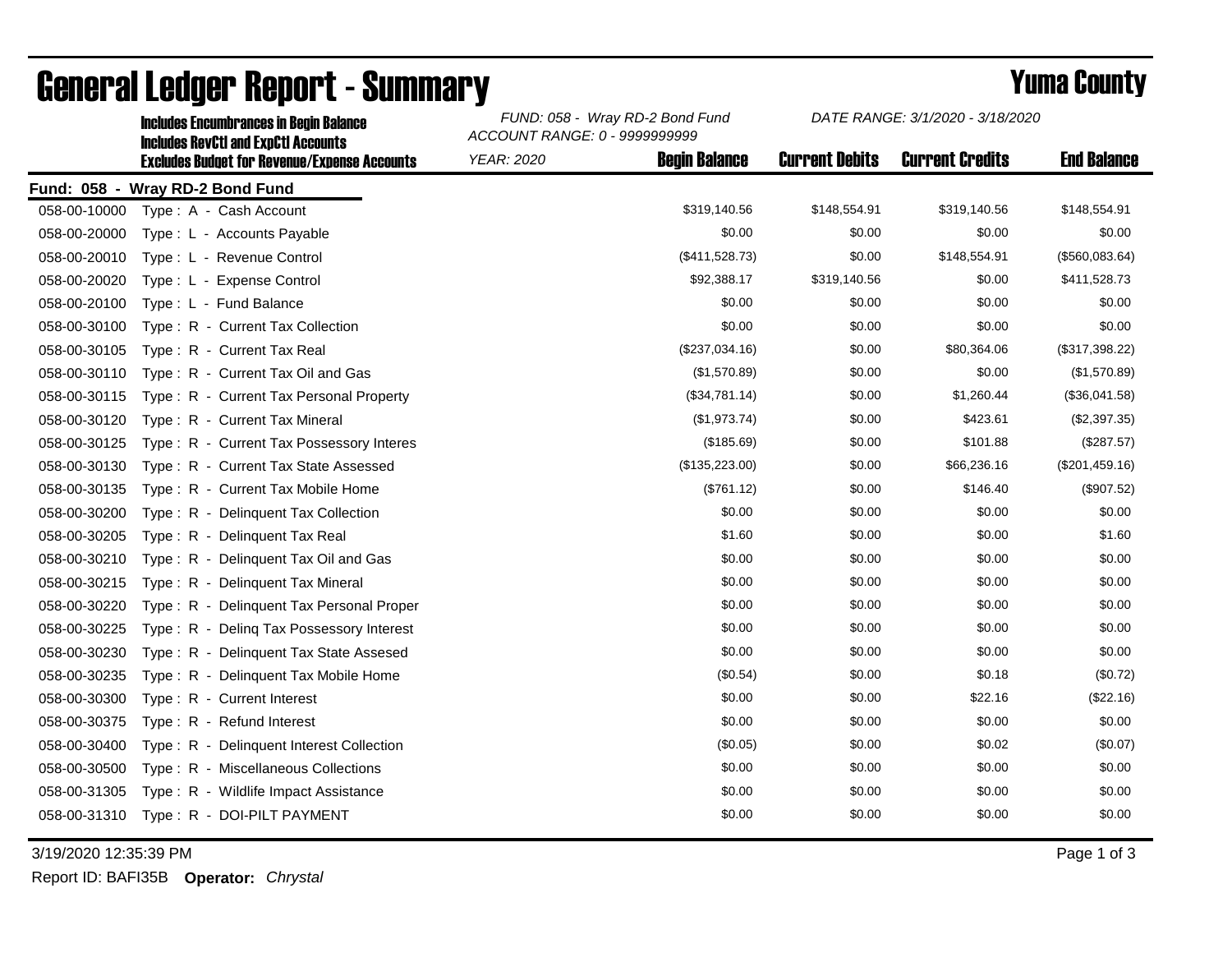|                                 | <b>Includes Encumbrances in Begin Balance</b><br><b>Includes RevCtI and ExpCtI Accounts</b><br><b>Excludes Budget for Revenue/Expense Accounts</b> |                                         |                             | FUND: 058 - Wray RD-2 Bond Fund<br>ACCOUNT RANGE: 0 - 9999999999 |                             | DATE RANGE: 3/1/2020 - 3/18/2020 |                       |        |                                  |                    |
|---------------------------------|----------------------------------------------------------------------------------------------------------------------------------------------------|-----------------------------------------|-----------------------------|------------------------------------------------------------------|-----------------------------|----------------------------------|-----------------------|--------|----------------------------------|--------------------|
|                                 |                                                                                                                                                    |                                         |                             | <b>YEAR: 2020</b>                                                |                             | <b>Begin Balance</b>             | <b>Current Debits</b> |        | <b>Current Credits</b>           | <b>End Balance</b> |
| Fund: 058 - Wray RD-2 Bond Fund |                                                                                                                                                    |                                         |                             |                                                                  |                             |                                  |                       |        |                                  |                    |
| 058-00-32100                    |                                                                                                                                                    | Type: R - Transfers In                  |                             |                                                                  |                             | \$0.00                           |                       | \$0.00 | \$0.00                           | \$0.00             |
| 058-00-33000                    |                                                                                                                                                    | Type: R - Auto Tax B Collection         |                             |                                                                  |                             | \$0.00                           |                       | \$0.00 | \$0.00                           | \$0.00             |
| 058-00-33100                    |                                                                                                                                                    | Type: $R -$ Auto Tax A & F Collection   |                             |                                                                  |                             | \$0.00                           |                       | \$0.00 | \$0.00                           | \$0.00             |
| 058-00-49401                    |                                                                                                                                                    | Type: X - Transfer Out                  |                             |                                                                  |                             | \$0.00                           |                       | \$0.00 | \$0.00                           | \$0.00             |
| 058-00-49500                    |                                                                                                                                                    | Type: X - Checks Written / ACH Transfer |                             |                                                                  |                             | \$92,388.17                      | \$319,140.56          |        | \$0.00                           | \$411,528.73       |
|                                 |                                                                                                                                                    |                                         |                             | Fund: 058 - Wray RD-2 Bond Fund                                  | Totals :                    | (\$319,140.56)                   | \$786,836.03          |        | \$616,250,38                     | (\$148,554.91)     |
|                                 |                                                                                                                                                    |                                         | <b>Total Fund Revenues:</b> | \$148,554.91                                                     | <b>Total Fund Expenses:</b> |                                  | \$319.140.56          |        | <b>Net Revenue Over Expense:</b> | (\$170,585.65)     |

## General Ledger Report - Summary **Example 2018** Yuma County

3/19/2020 12:35:39 PM Page 2 of 3 Report ID: BAFI35B **Operator:** *Chrystal*